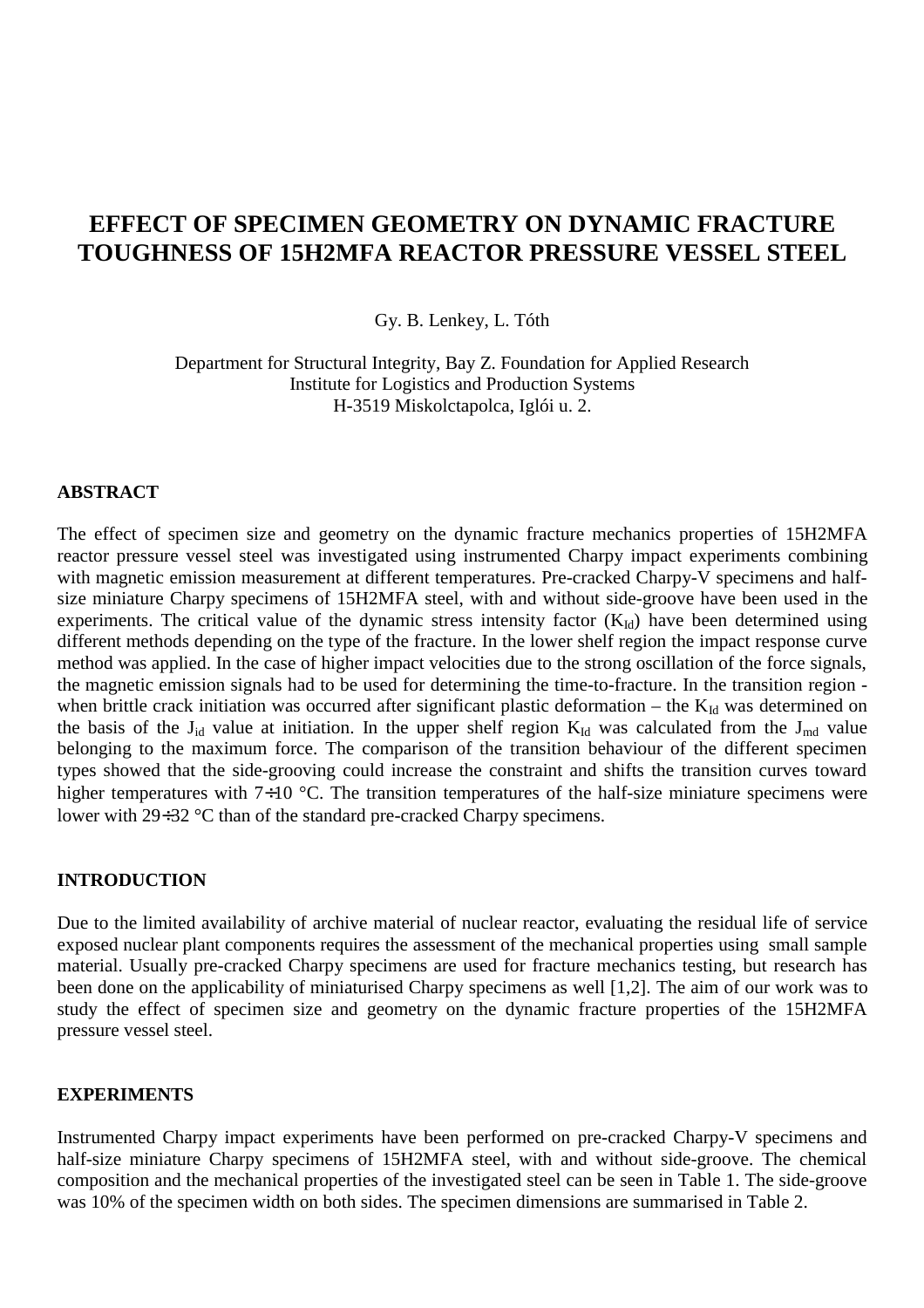| C,   | Si,  | Si,           | Ρ,        | S,       | Cr,  | Mo,         |      |
|------|------|---------------|-----------|----------|------|-------------|------|
| $\%$ | %    | %             | $\%$      | $\%$     | %    | $\%$        | %    |
| 0.18 | 0.45 | 0.33          | 0.01      | 0.01     | 2.85 | 0.64        | 0.25 |
|      |      | Yield stress, |           | Ultimate |      | Elongation, |      |
|      | MPa  |               | tensile   |          | %    |             |      |
|      |      |               | strength, |          |      |             |      |
|      |      |               | MPa       |          |      |             |      |
|      |      |               | 593       |          |      |             |      |

TABLE 1 CHEMICAL COMPOSITION AND MECHANICAL PROPERTIES OF 15H2MFA STEEL

| TABLE 2                            |
|------------------------------------|
| SPECIMEN GEOMETRIES AND DIMENSIONS |

| Dimension                          | Full-size     | Half-size     |  |
|------------------------------------|---------------|---------------|--|
| Length, mm                         | 55            | 27.5          |  |
| Width, B, mm                       | 10            |               |  |
| Height, W, mm                      | 10            |               |  |
| Notch depth, mm                    |               |               |  |
| Depth of side-groove, mm           |               | 0.5           |  |
| Net specimen thickness, $B_n$ , mm |               |               |  |
| Relative crack length, $a_0/W$     | $0.43 - 0.55$ | $0.38 - 0.55$ |  |

The impact experiments were performed on a 300 J and a 25 J instrumented impact pendulums. The bigger pendulum was additionally instrumented with magnetic emission probe [3, 4]. The force (F) and the magnetic emission (ME) signals have been registered during the experiments. In the case of Charpy specimens two different impact velocities were applied:  $v_0=2.55$  m/s and  $v_0=5.5$  m/s. In the case of miniature specimens the impact velocity was 3.7 m/s. The impact experiments were performed in the temperature range from –60 °C to 100 °C. The pre-cooling of the specimens were done in liquid medium.

#### **EVALUATION METHODS AND RESULTS**

The critical values of dynamic stress intensity factor  $(K<sub>Id</sub>)$  have been determined using different methods depending on the type of the fracture. In the *upper shelf region* the critical value of J integral was calculated from the energy absorbed up to the maximum load  $(U_m)$  with Eqn. 1 [5]:

$$
J_{\mathfrak{m}\mathfrak{d}} = \frac{2 \cdot U_{\mathfrak{m}}}{B_{\mathfrak{n}} \cdot (W - a_0)}
$$
 (1)

where  $U_m$  was calculated by integrating the force-displacement (F-f) curve using Eqn. 2:

$$
U_m = \int_{f=0}^{f_m} F(f) df
$$
 (2)

Then the relevant  $K_{Id}$  value can be determined for plain stress condition using Eqn. 3:

$$
K_{\rm nd} = \sqrt{E \cdot J_{\rm md}} \tag{3}
$$

where E=210000 MPa was considered as the Young modulus of the investigated steel.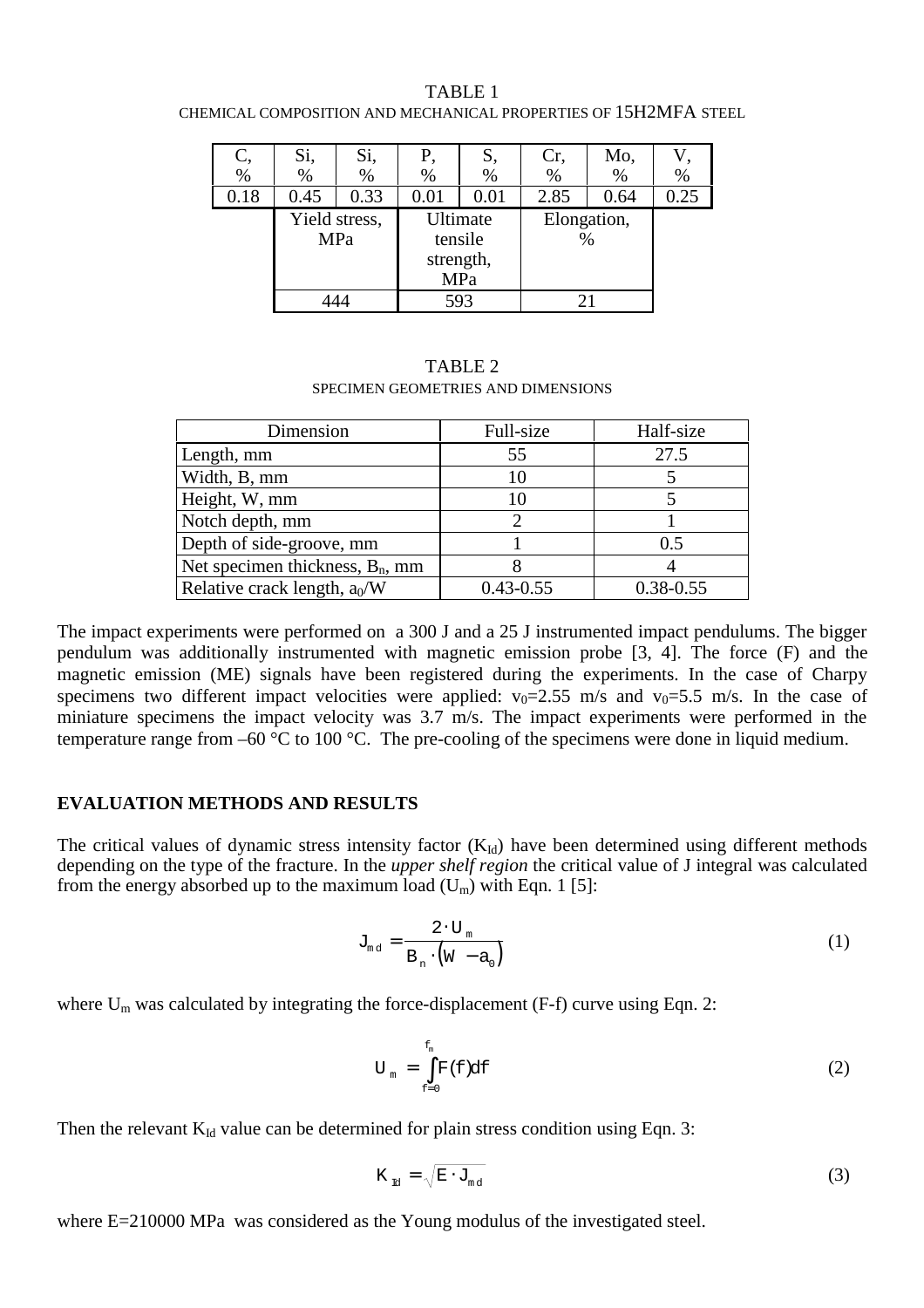In the *transition region*, if brittle crack initiation occurred after significant plastic deformation, the critical J integral and K values at crack initiation was determined using Eqn. 1-3. One example for this fracture behaviour is shown in Fig. 1.



**Figure 1:** Force-time record of a pre-cracked half-size Charpy specimen ( $T = -20^{\circ}C$ ,  $v_0 = 3.7$  m/s)

In the *lower shelf region* and in some cases in the transition region brittle crack initiation occurred preceding by no any macroscopic plastic deformation (Fig. 2 and Fig. 3) In these cases the  $,3\tau$  criteria - proposed by Ireland [6] - was usually not fulfilled therefore the quasi-static evaluation methods cannot be used any more for determining  $K_{Id}$ . In these cases the impact response curve method - proposed by Kalthoff [7] - was applied when the time-to-fracture  $(t_F)$  is to be determined. In the case of lower impact velocities (2.55 m/s and 3.7 m/s) the instant of brittle crack initiation could be determined directly from the force signals, since unstable crack propagation is indicated by a force drop (Fig. 2 and Fig. 3). But in the case of higher impact velocity (5.5 m/s) due to the strong oscillation of the force signals, it was impossible to determine the instant of the brittle fracture from the force-time curves when brittle crack initiation occurred. In these cases the magnetic emission signals were used for determining  $t_F$  using the observation that the rapid crack jump usually is accompanied by a sharp peak of the magnetic signal (see in Fig. 4). As it can be seen in Fig. 4, at very low temperature the completely brittle fracture occurred during the inertia peak, and the force based analyses was impossible. Even the sudden change in the magnetic signal due to the rapid crack jump was overlapped by the mechanically induced Barkhausen noice [4].

With the measured time-to-fracture the dynamic fracture toughness can be determined with Eqn. 4:

$$
K_{\rm nd} = R \cdot v_0 \cdot t^{\prime \prime} \tag{4}
$$

where  $t' = f(t')$  is given in tables of reference [7]

and 
$$
t = g(t) = t_F \cdot \left\{ 1 - 0.62 \left( \frac{a_0}{W} - 0.5 \right) + 4.8 \left( \frac{a_0}{W} - 0.5 \right)^2 \right\}
$$
 (5)

where R=301 GN/m<sup>5/2</sup> for a machine with  $c_M$ =8.1x10<sup>-9</sup> m/N machine compliance. If the machine compliance differs from this value, a first-order correction factor should be used in calculating R that is:  $1.276/(1+0.276c_M/8.1x10^{-9}$  m/N). The machine compliance were  $c_M$ =2.335x10<sup>-8</sup> m/N for the bigger pendulum, and  $c_M = 3.3 \times 10^{-8}$  m/N for the smaller one.

The evaluated results are summarised in Fig. 5-9. As it can be seen in Fig. 5 the impact velocity does not have any significant effect on the position of the transition range. But large scatter of the fracture behaviour and of the fracture toughness values was obtained in the transition region, between 0 °C and 60 °C. Thus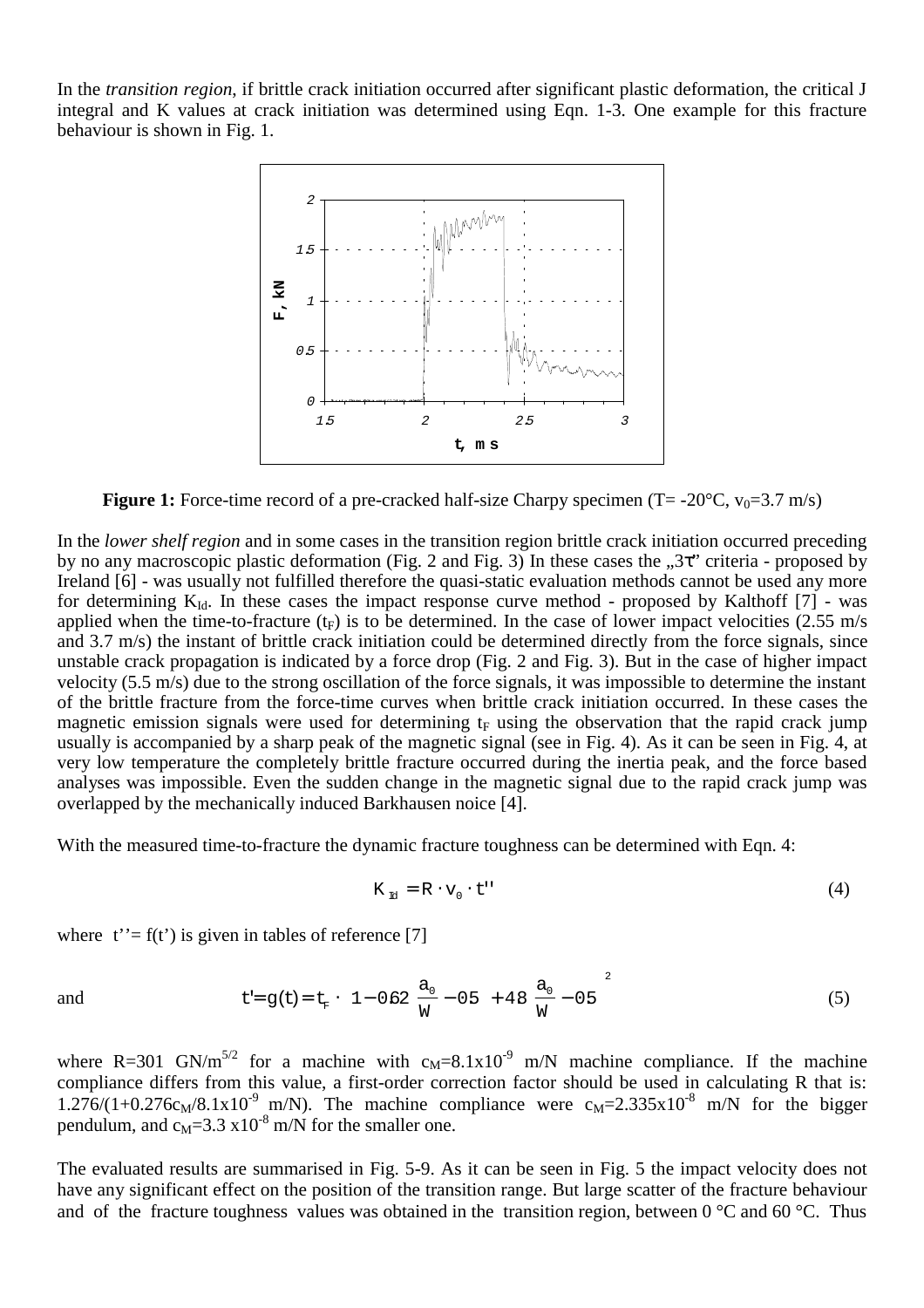

**Figure 2:** Force-time record of a pre-cracked Charpy specimen  $(T = -60^{\circ}C, v_0 = 2.55 \text{ m/s})$ 



**Figure 3:** Force-time record of a half-size pre-cracked side-grooved Charpy specimen  $(T=-20\text{°C}, v_0=3.7 \text{ m/s})$ 



Figure 4: Force and magnetic emission signals of a pre-cracked side-grooved Charpy specimen  $(T=-20\text{°C}, v_0=5.5 \text{ m/s})$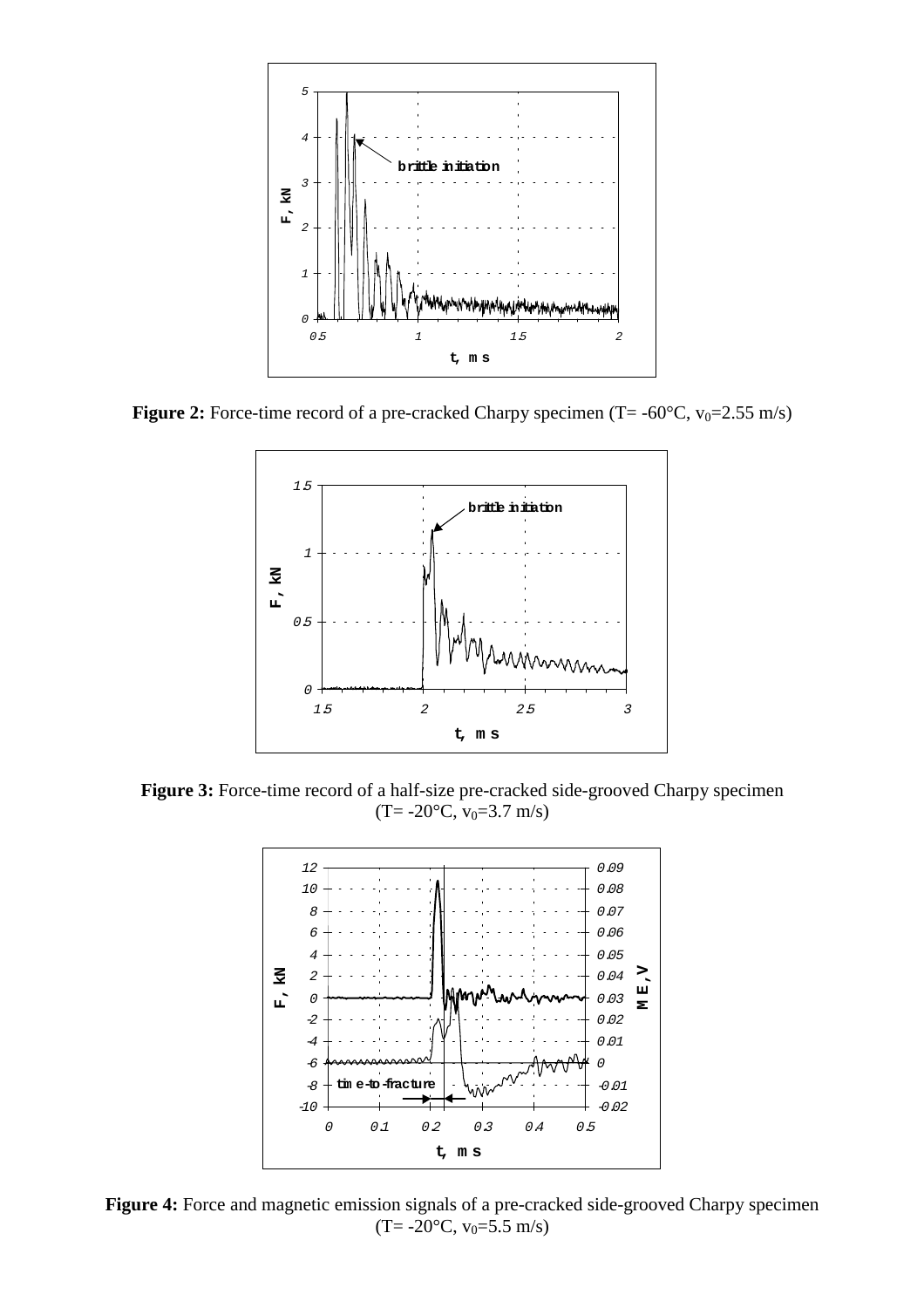

**Figure 5:** Dynamic fracture toughness values of full-size Charpy specimens (CVN)



**Figure 6:** Dynamic fracture toughness values of full-size Charpy specimens (CVN) and side-grooved Charpy specimens (CVN-SG);  $v_0 = 5.5$  m/s

for more accurate determination of the transition temperature would require testing of larger number of specimens in this region.

Fig. 6 and 7 show that the side-grooving shifted the transition curves toward higher temperatures in the case of both full-size and half-size specimens. For the half-size specimens same large scatter can be seen in the transition region. Comparing the results of full-size and half-size specimens it can be seen, that half-size specimens had significantly smaller transition temperature (Fig. 8 and 9). There is no significant difference between the lower shelf values of the fracture toughness of the full-size and half-size specimens, but the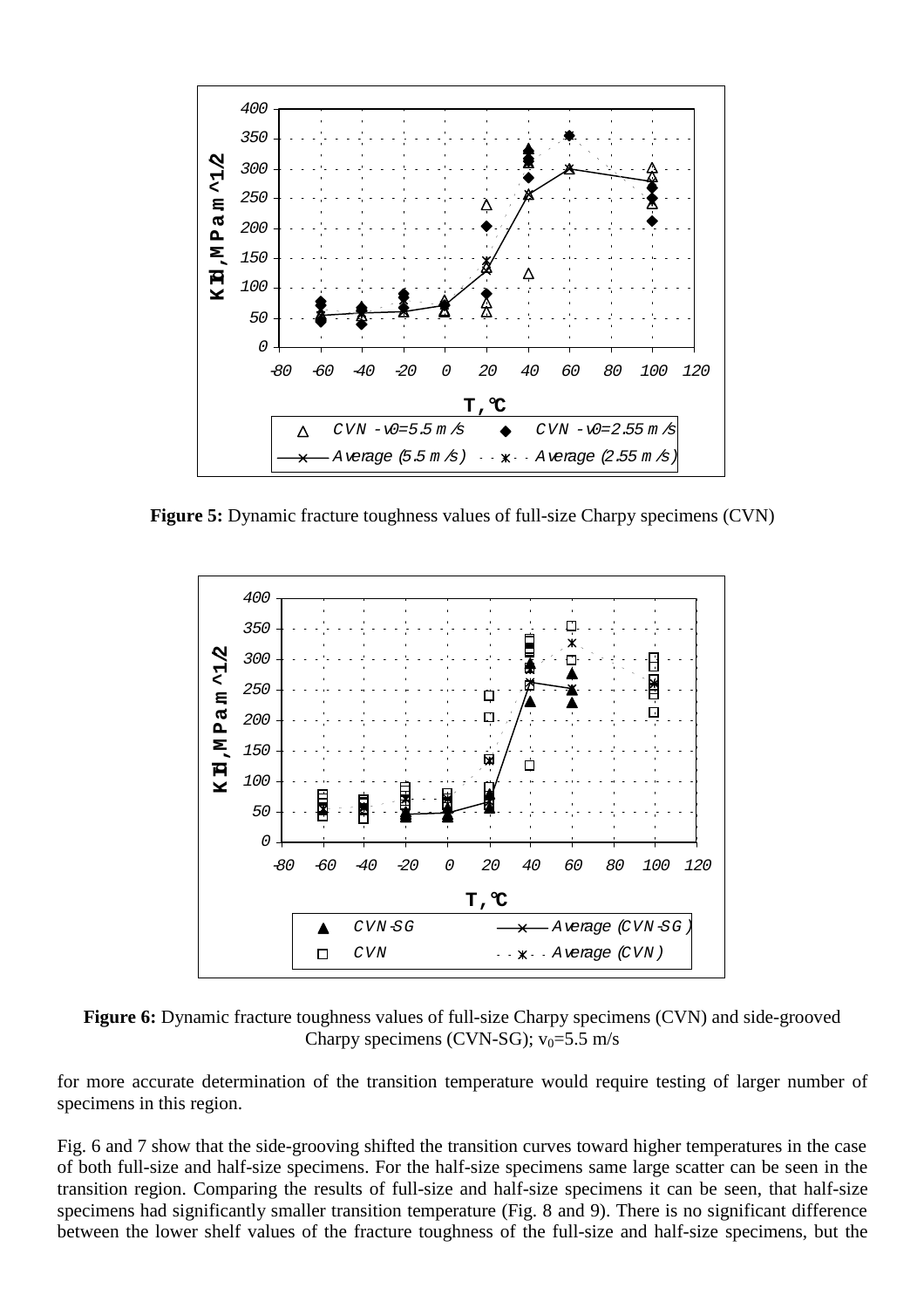validity condition (size criteria) cannot be fulfilled for  $K_{Id}$ . The upper shelf values of the dynamic fracture toughness for the miniature specimens are smaller than of the full-size ones.



**Figure 7:** Dynamic fracture toughness values of half-size Charpy specimens (Mini CVN) and half-size sidegrooved Charpy specimens (Mini CVN-SG);  $v_0 = 3.7$  m/s



**Figure 8:** Dynamic fracture toughness values of full-size (CVN) and half-size (Mini CVN) Charpy specimens

For characterising the brittle to ductile transition behaviour of the material the following mathematical function was used to fit the experimental data:

$$
K_{\rm H} = A_0 + A_1 \cdot \tanh[\frac{1}{A_2} \cdot (T - A_3)] \tag{6}
$$

where  $A_0$ ,  $A_1$ ,  $A_2$ ,  $A_3$  are empirical constants. One example for the result of fitting procedure can be seen in Fig. 10. The temperature at a fracture toughness level of 100 MPa√m is often used for characterising the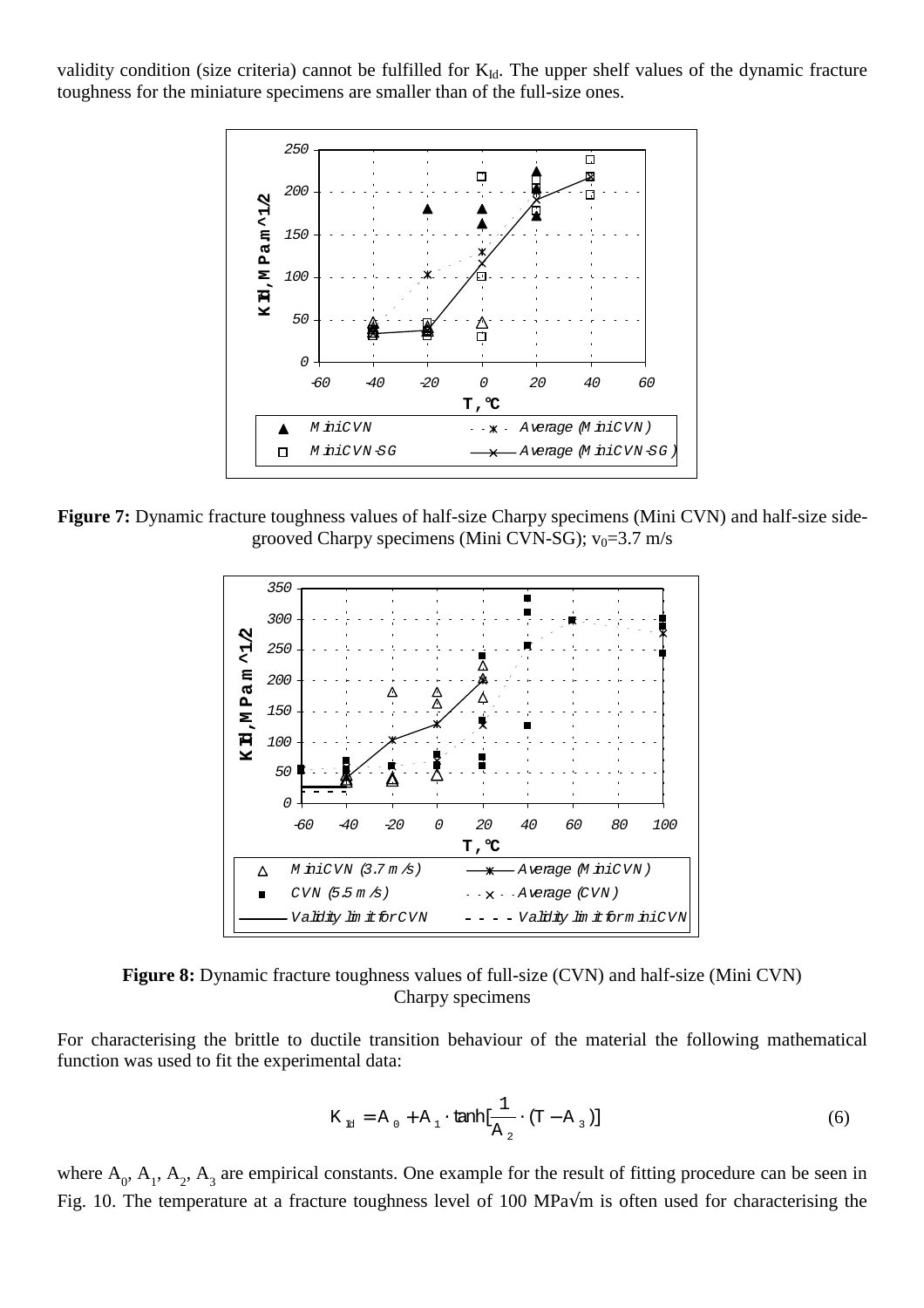brittle-ductile transition region of ferritic steels. The transition temperatures (TT) based on this interpretation evaluated with Eqn. 6 are summarised in Table 3.



**Figure 9:** Dynamic fracture toughness values of full-size (CVN) and half-size (Mini CVN) side-grooved Charpy specimens



**Figure 10:** Dynamic fracture toughness vs. temperature for full-size pre-cracked Charpy specimens  $(v_0=5.5 \text{ m/s})$ 

### **SUMMARY AND CONCLUSIONS**

Instrumented impact experiments have been performed on different types of specimens of 15H2MFA steel material: full-size and half-size pre-cracked Charpy specimens with and without side-grooving. Dynamic fracture toughness values have been determined. From the results the following can be concluded: